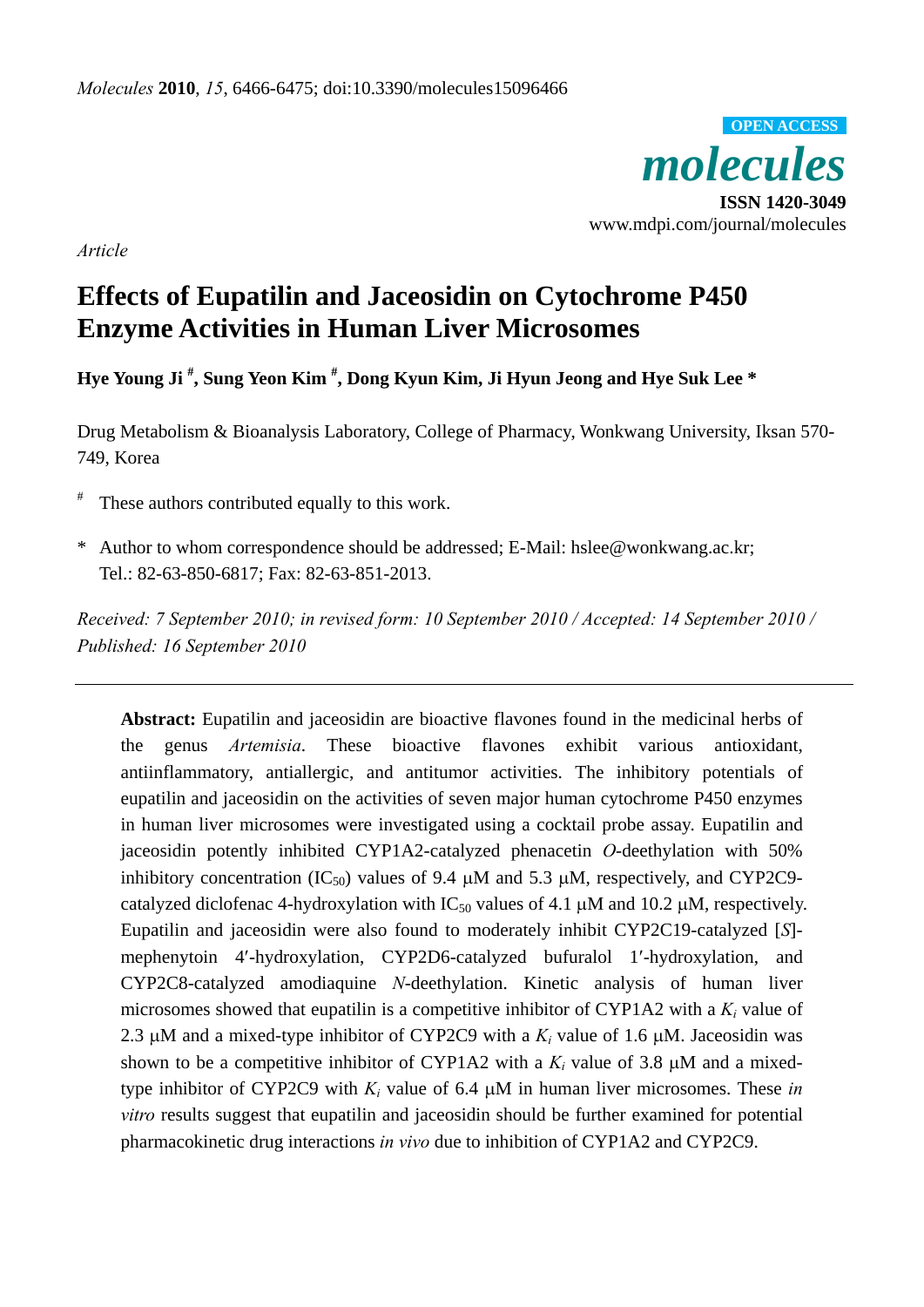**Keywords**: eupatilin; jaceosidin; cytochrome P450 inhibition; human liver microsomes; drug-drug interaction

## **1. Introduction**

Eupatilin [2-(3,4-dimethoxyphenyl)-5,7-dihydroxy-6-methoxychromen-4-one] and jaceosidin [5,7 dihydroxy-2-(4-hydroxy-3-methoxyphenyl)-6-methoxychromen-4-one] are pharmacologically active flavones isolated from medicinal herbs of the genus *Artemisia*, such as *Artemisia princeps, Artemisia argyi*, *Artemisia iwayomogi*, and *Artemisia copa*. Eupatilin and jaceosidin have been shown to exert antioxidant and anti-inflammatory activities [1-9] and to possess antiallergic activity [10,11]. Eupatilin and jaceosidin may be used as antimutagens against 3-amino-1-methyl-5*H*-pyrido[4,3-*b*]indole (Trp-P-2), 3-amino-1,4-dimethyl-5*H*-pyrido[4,3-*b*]indole, 2-amino-3-methylimidazo[4,5-*f*]quinoline, 2-amino-3,4-dimethylimidazo[4,5-*f*]quinoline and 2-amino-3,8-dimethylimidazo- [4,5-*f*]quinoxaline in *Salmonella typhimurium* TA98 [12] and as potential cancer chemopreventive agents [13-22]. Eupatilin exhibits antidiabetic activity by enhancing hepatic glucose metabolism and insulin secretion in type 2 diabetic mice [23]. Eupatilin is extensively metabolized to eupatilin glucuronide, 6-*O*-desmethyleupatilin, jaceosidin, and jaceosidin glucuronide in rats [24]. Eupatilin is metabolized to jaceosidin mainly by CYP1A2 in human liver microsomes and eupatilin glucuronidation, a major metabolic pathway, was catalyzed by UGT1A1, UGT1A3, UGT1A7, UGT1A8, UGT1A9, and UGT1A10 [25].

The use of botanical drugs to prevent or alleviate common illnesses has increased dramatically in Asian, North American and European countries [26]. Because the botanical drugs share the same metabolic and transport proteins including cytochrome P450 (CYP) enzymes, UDPglucuronosyltransferase (UGT) enzymes, and drug transporters such as P-glycoprotein with commonly used drugs, the potential for drug-botanical interaction is substantial. FDA guidance has addressed the concern that the interactions between botanical drugs and commonly used drugs and/or dietary supplements should be investigated [27]. The laboratory animal and human studies on druginteractions of common botanical drugs, including black cohosh, *Echinacea*, garlic, *Ginko biloba*, green tea, kava, milk thistle, and St. John's wort have been reviewed [28].

To our knowledge, no previous study has reported the effect of eupatilin and jaceosidin on human CYP enzymes. In this study, the effects of eupatilin and jaceosidin on the activities of seven major human CYPs were examined using pooled human liver microsomes to evaluate the possibility of eupatilin and jaceosidin-drug interactions.

## **2. Results and Discussion**

The inhibitory effects of eupatilin and jaceosidin toward seven major human CYP isoforms were evaluated by using a cocktail of CYP probe substrates in human liver microsomes. Eupatilin and jaceosidin were found to potently inhibit CYP1A2-dependent phenacetin O-deethylation with  $IC_{50}$ values of 9.4 μM and 5.3 μM, respectively, and CYP2C9-dependent diclofenac 4-hydroxylation with IC<sub>50</sub> values of 4.1 μM and 10.2 μM, respectively. Eupatilin and jaceosidin were found to moderately inhibit CYP2C19-catalyzed [*S*]-mephenytoin 4'-hydroxylation with  $IC_{50}$  values of 48.1  $\mu$ M and 64.9  $\mu$ M,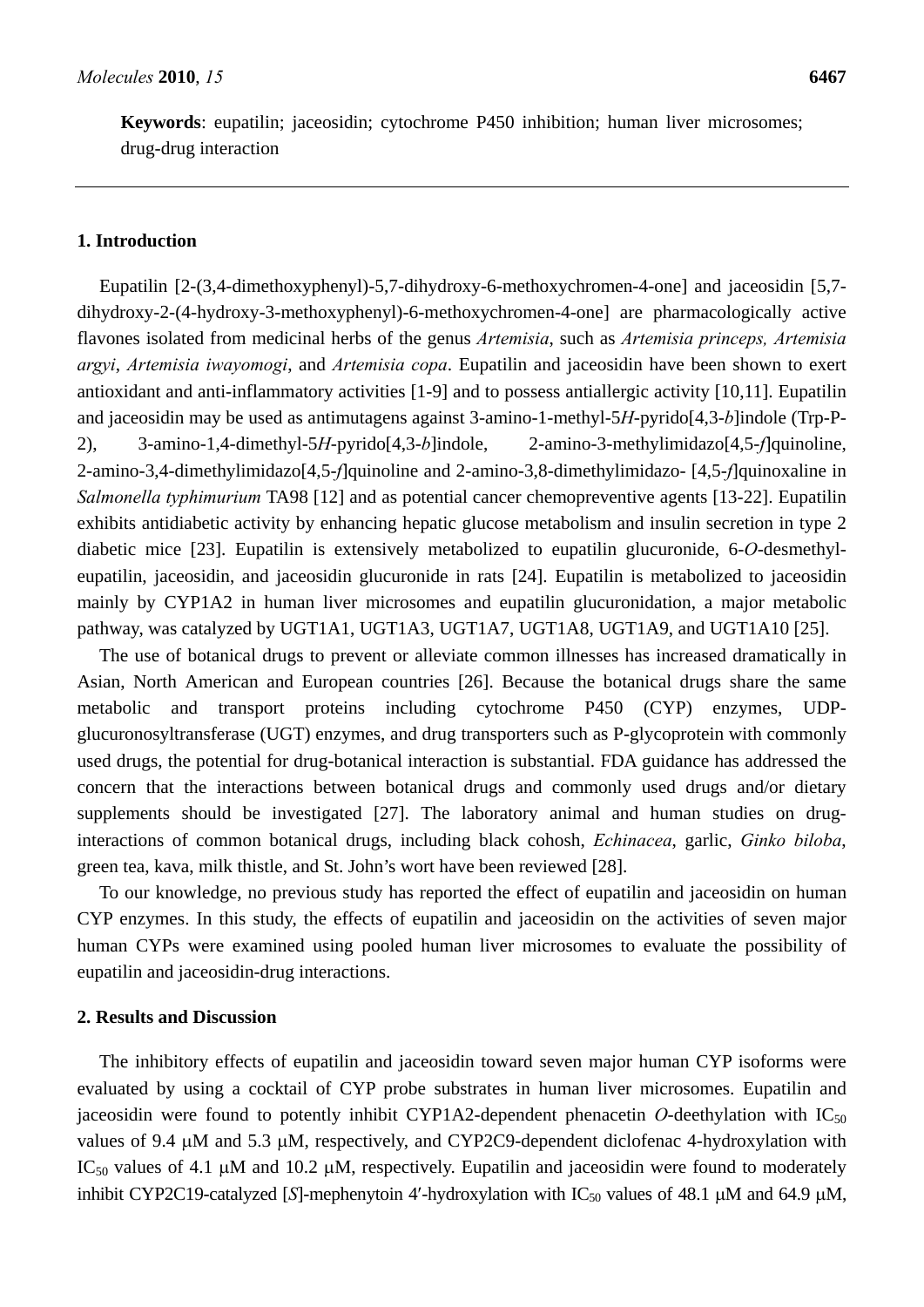respectively, and CYP2D6-catalyzed bufuralol 1'-hydroxylation (IC<sub>50</sub> values of 58.7 μM and 79.1 μM, respectively). Eupatilin and jaceosidin were found to weakly inhibit CYP2C8-dependent amodiaquine *N*-deethylation with  $IC_{50}$  values of 104.9  $\mu$ M and 106.4  $\mu$ M, respectively (Table 1). Eupatilin and jaceosidin showed negligible inhibition of CYP2A6-catalyzed coumarin 7-hydroxylation and CYP3A4-catalyzed midazolam 1'-hydroxylation at the highest concentration tested (100  $\mu$ M). The inhibitory potencies of eupatilin and jaceosidin were not affected significantly after a 30 min preincubation with microsomes in the presence of NADPH (Table 2), indicating that there is no mechanism-based inhibition.

|                                                                                                                                                                                                                | <b>CYP</b> | $IC_{50} (\mu M)$ of eupatilin          |                        | $IC_{50} (\mu M)$ of jaceosidin         |                        |
|----------------------------------------------------------------------------------------------------------------------------------------------------------------------------------------------------------------|------------|-----------------------------------------|------------------------|-----------------------------------------|------------------------|
| <b>CYP</b> activity                                                                                                                                                                                            |            | $\mathbf{n}\mathbf{o}$<br>preincubation | with<br>preincubation* | $\mathbf{n}\mathbf{o}$<br>preincubation | with<br>preincubation* |
| Phenacetin $O$ -<br>deethylation<br>Coumarin 7-<br>hydroxylation<br>Amodiaquine $N-$<br>deethylation<br>Diclofenac 4-<br>hydroxylation<br>S-Mephenytoin 4'-<br>hydroxylation<br>Bufuralol 1'-<br>hydroxylation | 1A2        | $9.4 \pm 1.5$                           | $11.8 \pm 1.3$         | $5.3 \pm 0.81$                          | $6.0 \pm 0.45$         |
|                                                                                                                                                                                                                | 2A6        | No inhibition                           | No inhibition          | No inhibition                           | No inhibition          |
|                                                                                                                                                                                                                | 2C8        | $104.9 \pm 7.2$                         | $110.1 \pm 6.5$        | $106.4 + 8.6$                           | $135.5 \pm 9.4$        |
|                                                                                                                                                                                                                | 2C9        | $4.1 \pm 0.49$                          | $4.9 \pm 0.91$         | $10.2 \pm 1.0$                          | $8.6 \pm 0.91$         |
|                                                                                                                                                                                                                | 2C19       | $48.1 \pm 12.0$                         | $57.7 \pm 16.3$        | $64.9 \pm 4.8$                          | $69.8 \pm 3.8$         |
|                                                                                                                                                                                                                | 2D6        | $58.7 \pm 7.6$                          | $79.1 \pm 7.5$         | $79.1 \pm 1.8$                          | $82.3 \pm 2.4$         |
| Midazolam 1'-<br>hydroxylation                                                                                                                                                                                 | 3A         | No inhibition                           | No inhibition          | No inhibition                           | No inhibition          |

**Table 1.** Effects of eupatilin and jaceosidin on CYP metabolic activity in pooled human liver microsomes with  $IC_{50}$  values.

\*Eupatilin and jaceosidin were preincubated for 30 min in the presence of NADPH before the addition of the substrate. Cocktail substrate concentrations used for the assessment of  $IC_{50}$  were as follows: 50 μM phenacetin, 2.5 μM coumarin, 2.0 μM amodiaquine, 10 μM diclofenac, 50 μM [*S*] mephenytoin, 5.0 μM bufuralol, and 2.5 μM midazolam.

**Table 2.**  $K_i$  values for the inhibition of CYP1A2, CYP2C8, CYP2C9, CYP2C19, and CYP2D6 activities by eupatilin and jaceosidin in pooled human liver microsomes.

| <b>CYP</b>       | <b>Marker reactions</b>        | $K_i(\mu M)$                |                         |  |
|------------------|--------------------------------|-----------------------------|-------------------------|--|
|                  |                                | eupatilin                   | jaceosidin              |  |
| 1A2              | Phenacetin O-deethylation      | $2.3 \pm 0.18$              | $3.8 \pm 0.23$          |  |
|                  |                                | (competitive)               | (competitive)           |  |
| 2C8              | Amodiaquine N-deethylation     | $101.9 \pm 8.9$             | $109.4 \pm 7.3$         |  |
|                  |                                | (competitive)               | (competitive)           |  |
| 2C9              | Diclofenac 4-hydroxylation     | $1.6 \pm 0.17$              | $6.4 \pm 0.25$          |  |
|                  |                                | (mixed, $\alpha^* = 10.3$ ) | (competitive)           |  |
| 2C <sub>19</sub> | S-Mephenytoin 4'-hydroxylation | $28.7 \pm 3.6$              | $45.1 \pm 4.2$          |  |
|                  |                                | (mixed, $\alpha = 8.7$ )    | (mixed, $\alpha$ = 3.7) |  |
| 2D6              | Bufuralol 1'-hydroxylation     | $94.6 \pm 5.8$              | $57.8 \pm 3.6$          |  |
|                  |                                | (competitive)               | (competitive)           |  |

\**α*: The factor by which *Km* changes when an inhibitor occupies the enzyme.

In an inhibition study, it was found that the apparent  $K_i$  value is a more appropriate parameter for defining the interaction of the inhibitor with a particular enzyme. The *K*i values and inhibition types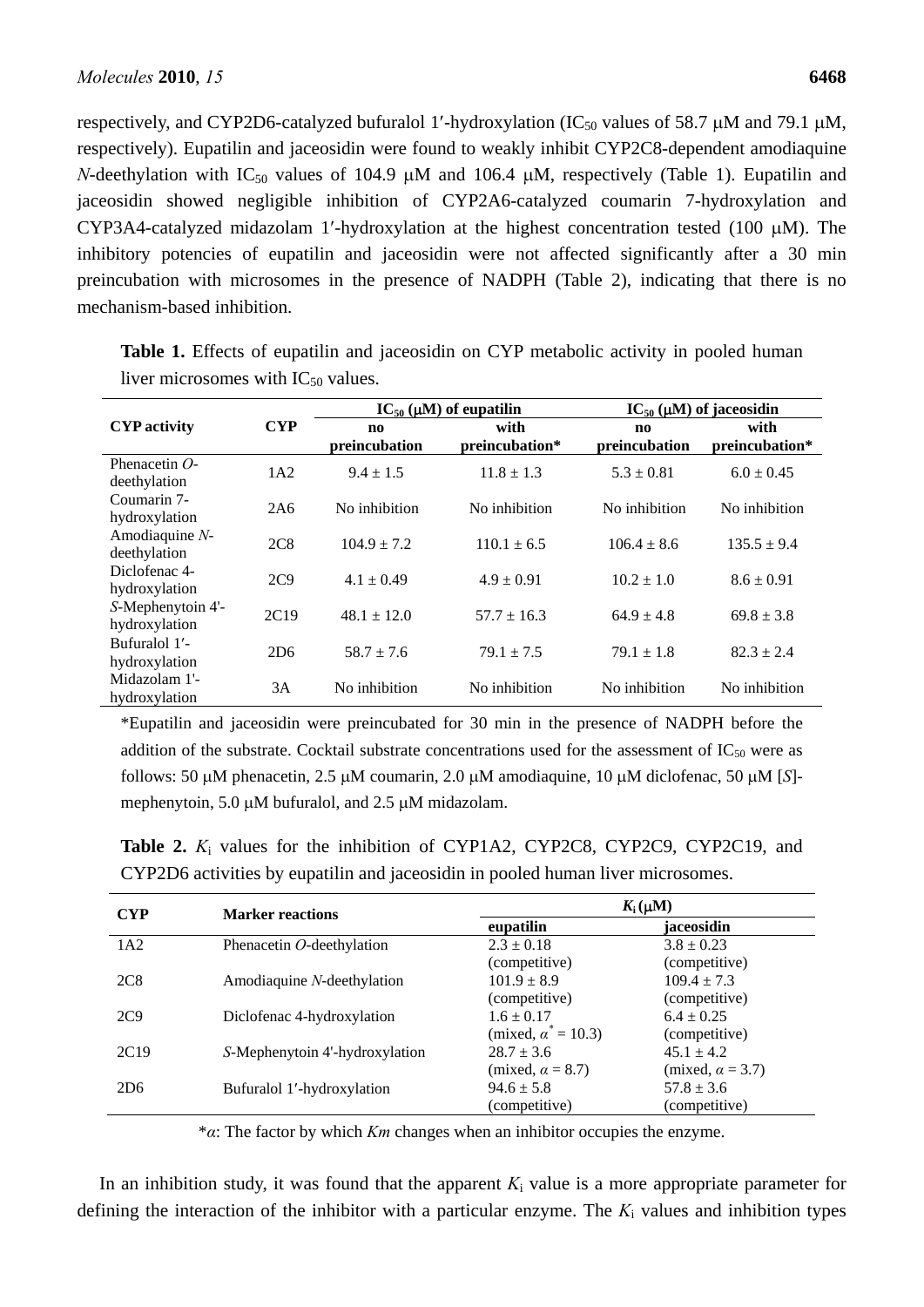(competitive, noncompetitive, uncompetitive, or mixed) were determined for eupatilin and jaceosidin using Lineweaver plots, Dixon plots, and secondary reciprocal plots. The results are summarized in Table 2. Eupatilin showed the mixed-type inhibition for CYP2C9-catalyzed diclofenac 4-hydroxylation (*K*i, 1.6 μM; *α*, 10.3) and CYP2C19-catalyzed [*S*]-mephenytoin 4'-hydroxylation (*K*i, 28.7 μM; *α*, 8.7) (Figure 1, Table 2). Eupatilin was found to competitively inhibit CYP1A2 catalyzed phenacetin *O*-deethylation (*K*i, 2.3 μM), CYP2C8-dependent amodiaquine *N*-deethylation (*K*i, 101.9 μM), and CYP2D6-catalyzed bufuralol 1′-hydroxylation (*K*i, 94.6 μM) (Figure 1, Table 2). Jaceosidin was found to exhibit competitive inhibition for CYP1A2-catalyzed phenacetin *O*-deethylation (*K*i, 3.8 μM), CYP2C8-dependent amodiaquine *N*-deethylation (*K*i, 109.4 μM), CYP2C9-catalyzed diclofenac 4-hydroxylation (*K*i, 6.4 μM), and CYP2D6-catalyzed bufuralol 1'-hydroxylation  $(K_i, 57.8 \mu M)$ . Jaceosidin was found to exhibit the mixed type of inhibition for CYP2C19-catalyzed [*S*]-mephenytoin 4'-hydroxylation with a *K*i of 45.1 μM (Figure 2, Table 2).

**Figure 1.** Representative Dixon plots for inhibitory effects of eupatilin on (a) CYP1A2 catalyzed phenacetin *O*-deethylation, (b) CYP2C8-catalyzed amodiaquine *N*-deethylation, (c) CYP2C9-catalyzed diclofenac 4-hydroxylation, (d) CYP2C19-catalyzed [*S*] mephenytoin 4′-hydroxylation, and (e) CYP2D6-catalyzed bufuralol 1′-hydroxylation in pooled human liver microsomes. Each symbol represents the substrate concentration. (a) phenacetin: 10 μM ( $\nabla$ ), 20 μM ( $\bigcirc$ ), 40 μM ( $\triangle$ ), and 80 μM ( $\square$ ); (b) amodiaquine: 0.5 μM ( $\triangledown$ ), 1.0 μM ( $\bigcirc$ ), 2.0 μM ( $\triangle$ ), and 5.0 μM ( $\Box$ ); (c) diclofenac: 1 μM ( $\triangledown$ ), 5 μM (○),10  $\mu$ M (△), and 50  $\mu$ M (□); (d) [S]-mephenytoin: 10  $\mu$ M (▽), 20  $\mu$ M (○), 50  $\mu$ M ( $\triangle$ ), and 100 μM ( $\square$ ); (e) bufuralol: 0.5 μM ( $\triangledown$ ), 1.0 μM ( $\bigcirc$ ), 2.0 μM ( $\triangle$ ), and 5.0 μM  $(\Box)$ . Each data point represents the mean of triplicate experiments.

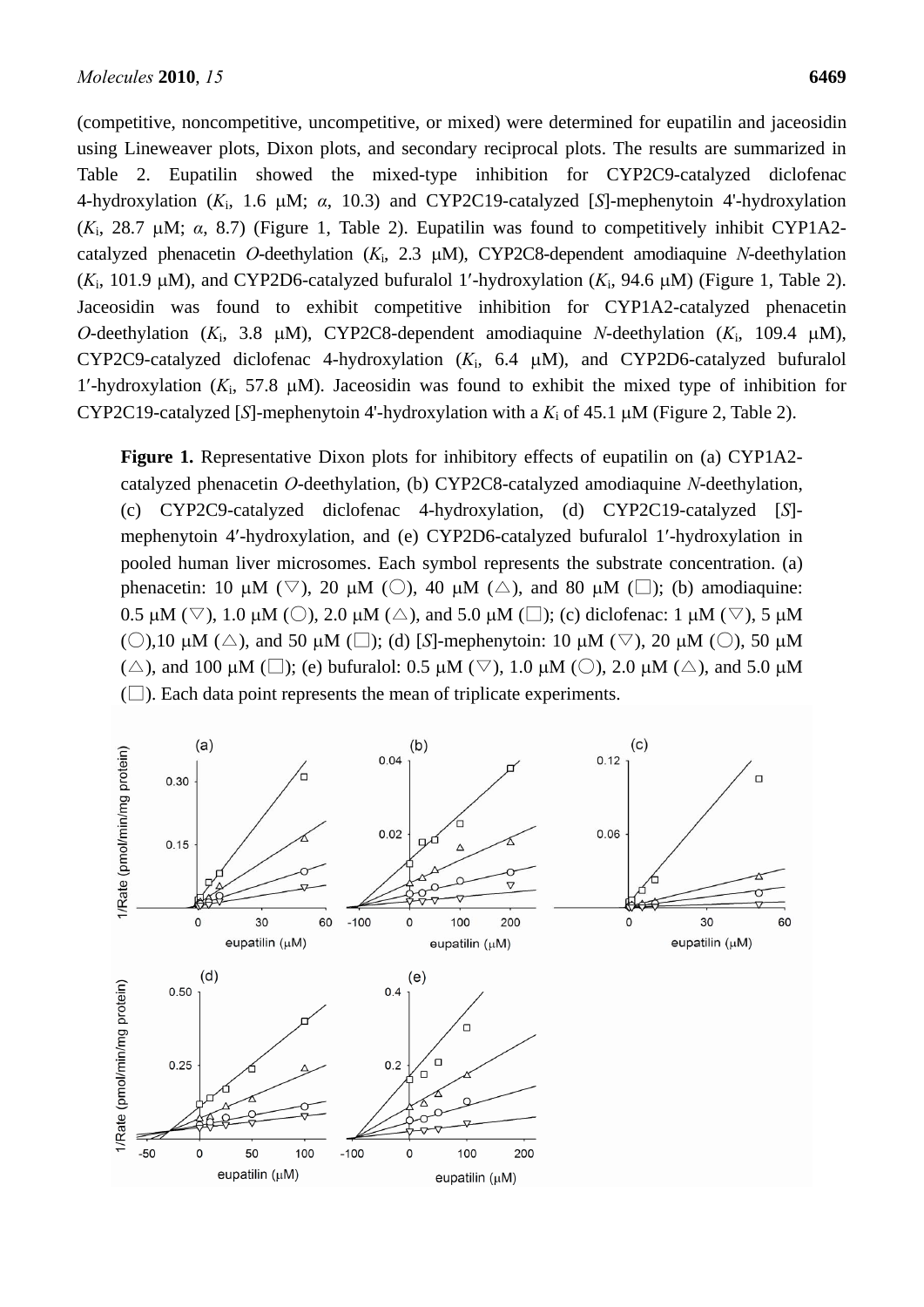**Figure 2.** Representative Dixon plots for inhibitory effects of jaceosidin on (a) CYP1A2 catalyzed phenacetin *O*-deethylation, (b) CYP2C8-catalyzed amodiaquine *N*-deethylation, (c) CYP2C9-catalyzed diclofenac 4-hydroxylation, (d) CYP2C19-catalyzed [*S*] mephenytoin 4′-hydroxylation, and (e) CYP2D6-catalyzed bufuralol 1′-hydroxylation in pooled human liver microsomes. Each symbol represents the substrate concentration. (a) phenacetin: 10  $\mu$ M ( $\heartsuit$ ), 20  $\mu$ M ( $\bigcirc$ ), 40  $\mu$ M ( $\triangle$ ), and 80  $\mu$ M ( $\Box$ ); (b) amodiaquine: 0.5 μM ( $\triangledown$ ), 1.0 μM ( $\bigcirc$ ), 2.0 μM ( $\triangle$ ), and 5.0 μM ( $\square$ ); (c) diclofenac: 1 μM ( $\triangledown$ ), 5 μM (○),10  $\mu$ M (△), and 50  $\mu$ M (□); (d) [S]-mephenytoin: 10  $\mu$ M (▽), 20  $\mu$ M (○), 50  $\mu$ M ( $\triangle$ ), and 100 μM ( $\square$ ); (e) bufuralol: 0.5 μM ( $\triangledown$ ), 1.0 μM ( $\bigcirc$ ), 2.0 μM ( $\triangle$ ), and 5.0 μM  $(\Box)$ . Each data point represents the mean of triplicate experiments.



Eupatilin and jaceosidin were found to be potent competitive inhibitors of CYP1A2 with  $K_i$  values of 2.3 and 3.8 μM, respectively, indicating that eupatilin and jaceosidin should be used carefully with drugs metabolized by CYP1A2 such as acetaminophen, caffeine, phenacetin, ropivacaine, tacrine, theophylline, and tizanidine to avoid drug interactions [29]. Some natural compounds including oltipraz, trans-resveratrol, tanshinone I, tanshinone IIA, and cryptotanshinone have been shown to potently inhibit CYP1A2 [29,30]. These results support the report that the antimutagenic activity of eupatilin and jaceosidin against Trp-P-2 in TA98 is a result of the inhibition of CYP1A1-catalyzed ethoxyresorufin deethylase activity in rat liver S9 fractions [12]. Eupatilin and jaceosidin were shown to be potent competitive inhibitors of CYP2C9 with  $K_i$  values of 1.6 and 6.4  $\mu$ M, respectively, suggesting that eupatilin and jaceosidin should be used carefully with drugs metabolized by CYP2C9 such as celecoxib, diclofenac, glyburide, losartan, tolbutamide, torasemide, and *S*-warfarin to avoid drug interactions [31]. The herbal preparations and medicinal herbs containing eupatilin and jaceosidin may affect CYP1A2 and CYP2C9 activity. These *in vitro* results suggest that eupatilin and jaceosidin should be examined for potential pharmacokinetic drug interactions *in vivo* due to inhibition of CYP1A2 and CYP2C9.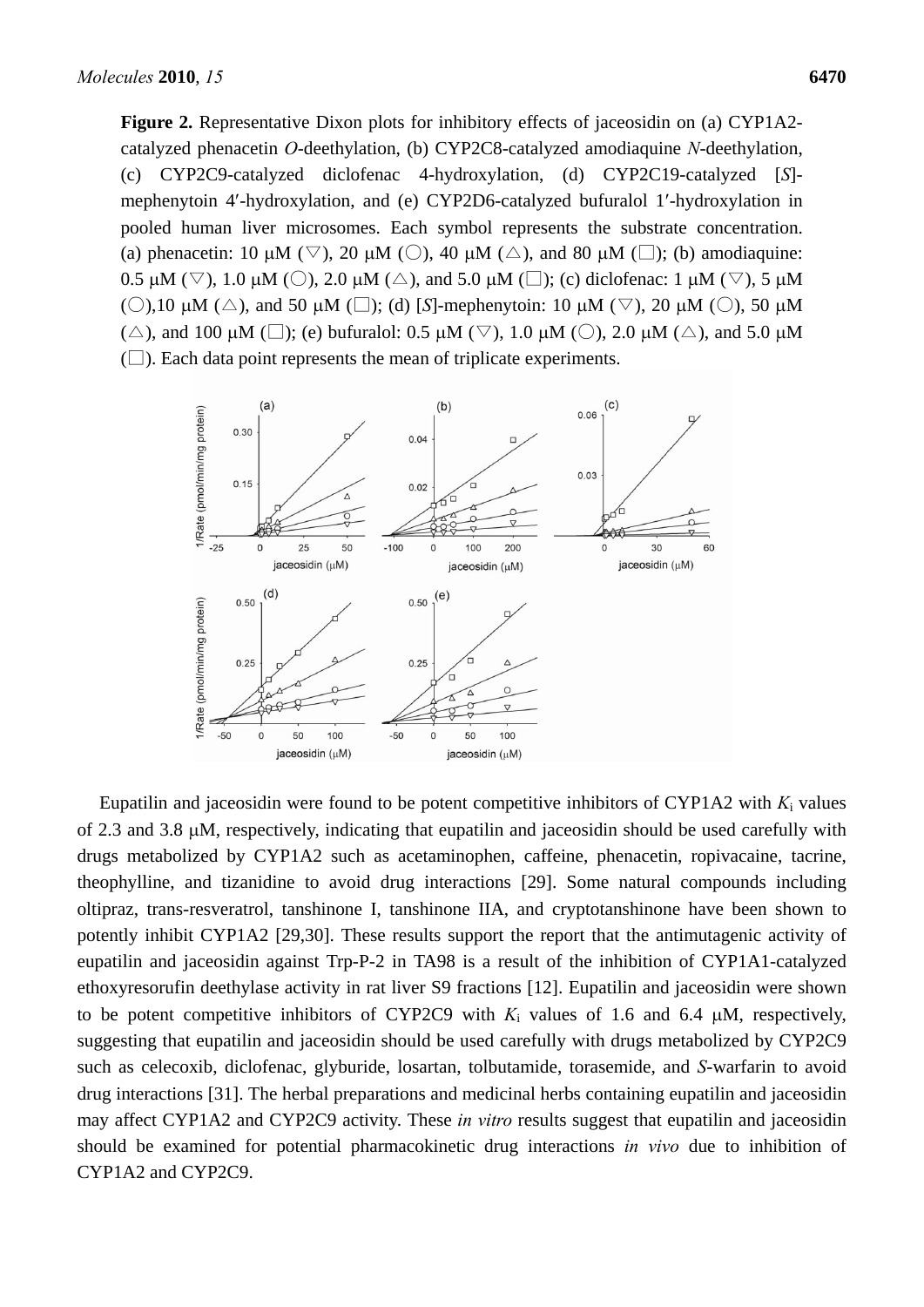#### **3. Experimental**

## *3.1. Materials and reagents*

Eupatilin and jaceosidin were donated by Dong-A Pharmaceutical Co. (Yongin, Korea) and the Plant Diversity Research Center, Korea Research Institute of Bioscience and Biotechnology (Daejeon, Korea), respectively. NADPH, phenacetin, acetaminophen, coumarin, 7-hydroxycoumarin, diclofenac and midazolam were purchased from Sigma Chemical Co. (St. Louis, MO, USA). Pooled human liver microsomes (H161), bufuralol, [*S*]-mephenytoin, 4-hydroxydiclofenac, 4′-hydroxymephenytoin, 1'-hydroxybufuralol, *N*-desethylamodiaquine, 1'-hydroxymidazolam, [<sup>2</sup>H<sub>9</sub>]-1'-hydoxybufuralol maleate,  $[^{2}H_{5}]$ -7-hydroxycoumarin,  $[^{2}H_{3}]$ -4'-hydoxymephenytoin,  $[^{13}C_{2},^{15}N]$ -acetaminophen, and [<sup>13</sup>C<sub>6</sub>]-4-hydoxydiclofenac were obtained from BD Gentest Co. (Woburn, MA, USA). Acetonitrile and methanol (HPLC grade) were obtained from Burdick & Jackson Inc. (Muskegon, MI, USA) and the other chemicals were of the highest quality available.

#### *3.2. Inhibitory effects of eupatilin and jaceosidin on 7 major CYP activities in human liver microsomes*

The inhibitory potencies ( $IC_{50}$  values) of eupatilin and jaceosidin were determined with CYP assays in the presence and absence of eupatilin and jaceosidin (final concentrations of 0.1−100 μM with acetonitrile concentration of less than  $0.5\%$  v/v) using pooled human liver microsomes. Phenacetin *O*-deethylase, coumarin 7-hydroxylase, amodiaquine *N*-deethylase, diclofenac hydroxylase, [*S*]-mephenytoin 4′-hydroxylase, bufuralol 1′-hydroxylase, and midazolam 1′-hydroxylase activities were determined as probe activities for CYP1A2, CYP2A6, CYP2C8, CYP2C9, CYP2C19, CYP2D6, and CYP3A, respectively, using cocktail incubation and tandem mass spectrometry. The incubation mixtures were prepared in a total volume of 200 μL as follows: pooled human liver microsomes  $(0.25 \text{ mg/mL})$ , 1.3 mM NADPH, 3.3 mM MgCl<sub>2</sub>, 50 mM potassium phosphate buffer (pH 7.4), and a cocktail of probe substrates and various concentrations of eupatilin or jaceosidin (0.1−100 μM). The substrates were used at concentrations approximately equal to their respective  $K<sub>m</sub>$  values: 50  $\mu$ M phenacetin, 2.5 μM coumarin, 2 μM amodiaquine, 10 μM diclofenac, 100 μM [*S*]-mephenytoin, 5 μM bufuralol, and 2.5 μM midazolam. After a 3 min preincubation at 37 ºC, the reactions were initiated by adding NADPH and incubated for 20 min at 37 ºC with shaking in a water bath. After incubation, the reaction was stopped by placing the tubes on ice and adding 100 μL of ice-cold acetonitrile containing internal standards (0.5  $\mu$ g/mL  $\int^{13}C$ ,<sup>15</sup>N]-acetaminophen for acetaminophen and *N*-desethylamodiaquine, 0.5 μg/mL  $[^{2}H_{5}]$ -7-hydroxycoumarin for 7-hydroxycoumarin, 2.0 μg/mL  $[^{13}C_{6}]$ -4-hydoxydiclofenac for 4-hydoxydiclofenac, 0.5  $\mu$ g/mL  $[^2H_3]$ -4'-hydoxymephenytoin for 4-hydoxymephenytoin and 1'-hydroxymidazolam, and  $0.5 \mu g/mL [^2H_7]-1'$ -hydroxybufuralol for 1'-hydroxybufuralol). The incubation mixtures were then centrifuged at  $10,000 \times g$  for 5 min. All incubations were performed in triplicate.

To evaluate the effect of preincubation on inhibitory potency, eupatilin and jaceosidin (0.1−100 μM) were preincubated for 30 min with NADPH, buffer, and microsomes before the addition of the CYP probe substrates. The reaction was started by addition of the cocktail of probe substrates.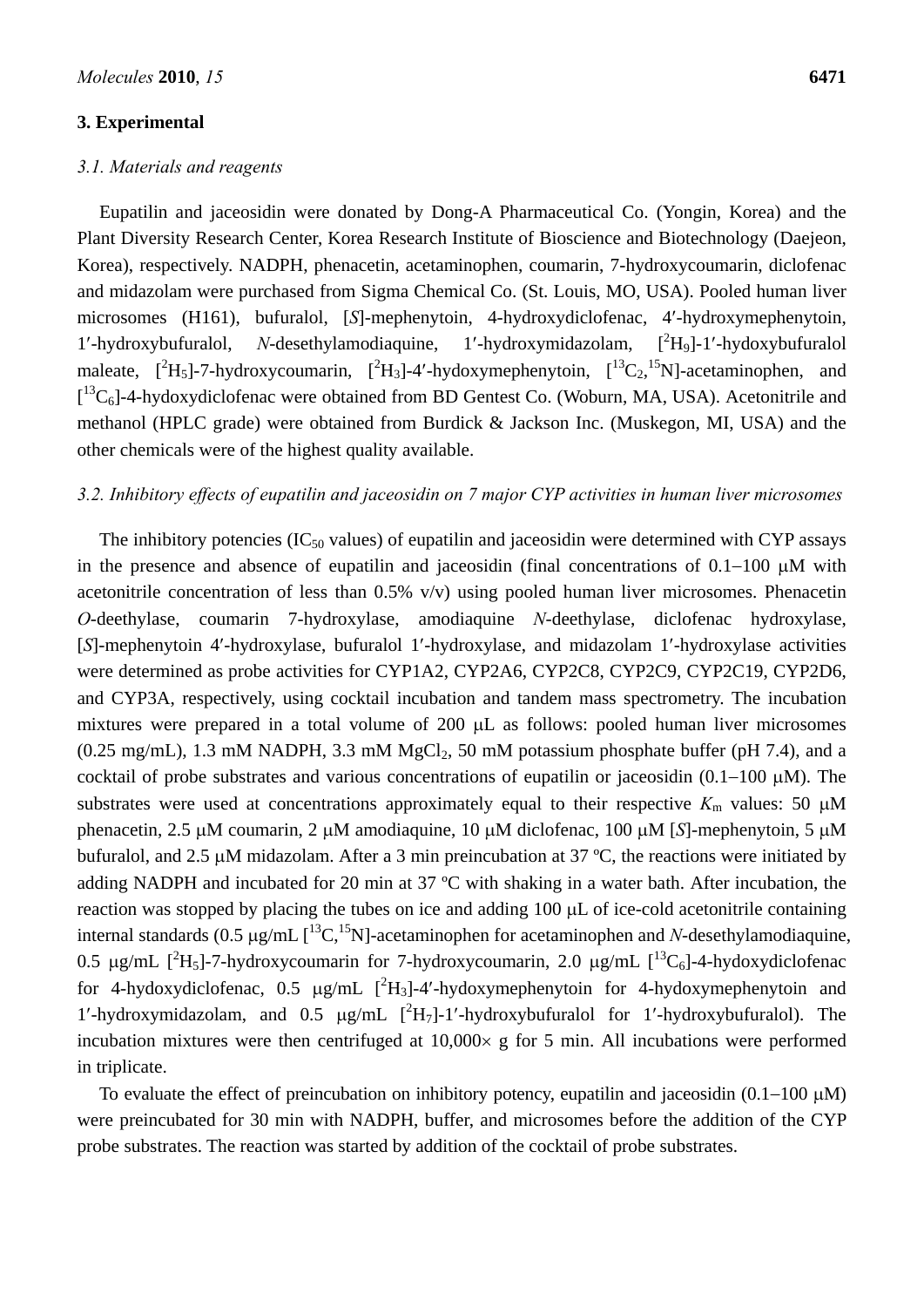#### *3.3. Kinetic analysis*

For the determination of  $K_i$  values, human liver microsomes  $(0.2 \text{ mg/mL})$  were incubated with various concentrations of substrates (10−100 μM phenacetin for CYP1A2, 0.5−5 μM amodiaquine for CYP2C8, 1−50 μM diclofenac for CYP2C9, 10−100 μM [*S*]-mephenytoin for CYP2C19, and 0.5−5 μM bufuralol for CYP2D6), 1 mM NADPH, 10 mM MgCl<sub>2</sub>, and various concentrations of jaceosidin or eupatilin in 50 mM potassium phosphate buffer (pH 7.4) in a total incubation volume of 200 μL. The reactions were initiated by addition of NADPH at 37  $^{\circ}$ C and stopped after 15 min by placing the incubation tubes on ice and adding 100 μL of ice-cold methanol containing an internal standard. The incubation mixtures were centrifuged at  $10,000 \times g$  for 5 min, and aliquots (5 µL) of the supernatants were analyzed by liquid chromatography/tandem mass spectrometry (LC/MS/MS).

### *3.4. LC/MS/MS analysis*

All seven metabolites produced from the cocktail of CYP isoform-specific substrates were simultaneously determined by LC/MS/MS. The system consisted of a tandem quadrupole mass spectrometer (TSQ Quantum Access, ThermoFisher Scientific, CA, USA) coupled with a Nanospace SI-2 LC system. The separation was performed on an Atlantis  $dC_{18}$  column (5 µm, 2.1 mm i.d.  $\times$  100 mm, Waters, Waltham, MA, USA) using the gradient elution of a mixture of 5% methanol in 0.1% formic acid (mobile phase A) and 95% methanol in 0.1% formic acid (mobile phase B) at a flow rate of 0.25 mL/min: 10% mobile phase B for 1 min, 10% to 95% mobile phase B for 1 min, 95% mobile phase B for 5 min. The column and autosampler temperatures were 50 ºC and 4 ºC, respectively. After 1.5 min, the LC eluant was diverted from waste to the mass spectrometer that was fitted with an electrospray ionization (ESI) source and operated in the positive ion mode. The ESI source settings for the ionization of the metabolites were as follows: electrospray voltage, 5.0 kV; vaporizer temperature, 420 ºC; capillary temperature 360 ºC; sheath gas pressure, 35 psi; auxiliary gas pressure, 10 psi. Quantification was performed by selected reaction monitoring (SRM) of the  $[M+H]$ <sup>+</sup> ion and the related product ion for each metabolite. SRM transitions for the metabolites and internal standards are summarized in Table 3. The analytical data were processed using Xcalibur® software (ThermoFisher Scientific).

| <b>CYP</b>                      | Compound          |                                                            | <b>SRM</b> Transitions | Tube lens $(V)$ | Collision energy $(V)$ |
|---------------------------------|-------------------|------------------------------------------------------------|------------------------|-----------------|------------------------|
| CYP1A2                          | Metabolite        | acetaminophen                                              | 152.19>110.19          | 59              | 23                     |
|                                 | Internal standard | $\left[ {}^{13}C_{2} \right]$ , ${}^{15}N$ ]-acetaminophen | 155.05>111.29          | 58              | 21                     |
| CYP2A6                          | Metabolite        | 7-hydroxycoumarin                                          | 163.04>107.38          | 70              | 22                     |
|                                 | Internal standard | $[^2H_5]$ -7-hydroxycoumarin                               | 168.00>112.53          | 73              | 22                     |
| CYP <sub>2</sub> C <sub>8</sub> | Metabolite        | N-desethylamodiaquine                                      | 328.01>282.64          | 45              | 19                     |
|                                 | Internal standard | $\left[ {}^{13}C_{2}, {}^{15}N \right]$ -acetaminophen     | 155.05>111.29          | 58              | 21                     |
| CYP <sub>2</sub> C <sub>9</sub> | Metabolite        | 4-hydroxydiclofenac                                        | 312.12>231.05          | 54              | 23                     |
|                                 | Internal standard | $[^{13}C_6]$ -4-hydroxydiclofenac                          | 318.49>237.28          | 54              | 20                     |
| CYP2C19                         | Metabolite        | 4'-hydoxymephenytoin                                       | 235.03>150.19          | 50              | 27                     |
|                                 | Internal standard | $[^2H_3]$ -4'-hydoxymephenytoin                            | 238.18>150.40          | 50              | 25                     |
| CYP2D <sub>6</sub>              | Metabolite        | 1'-hydroxybufuralol                                        | 278.08>186.31          | 54              | 19                     |
|                                 | Internal standard | $[^2H_9]$ -1'-hydroxybufuralol                             | 287.12>187.09          | 54              | 20                     |
| CYP <sub>3</sub> A              | Metabolite        | 1'-hydroxymidazolam                                        | 342.08>324.09          | 73              | 25                     |
|                                 | Internal standard | $[^2H_3]$ -4'-hydoxymephenytoin                            | 238.18>150.40          | 50              | 25                     |

**Table 3.** LC/MS/MS measurement conditions for drug oxidation catalyzed by human CYP.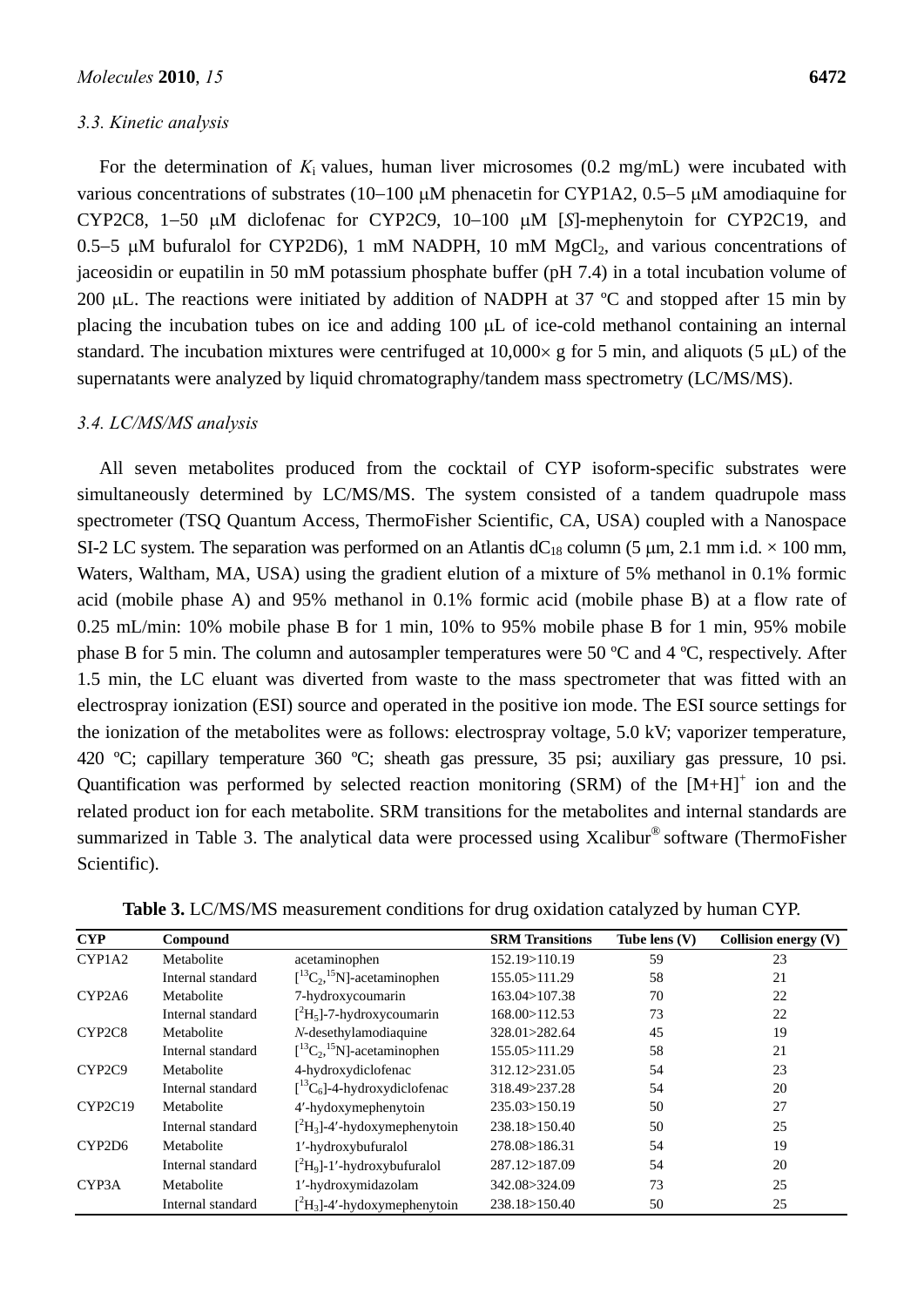#### *3.5. Data analysis*

The IC<sub>50</sub> values (concentration of inhibitor causing 50% inhibition of the original enzyme activity) were calculated using WinNonlin software, a non-linear regression analysis program (Pharsight, Mountain View, CA, USA). The apparent kinetic parameters for inhibitory potential (*K*i values) were estimated from the fitted curves using Enzyme Kinetics Ver. 1.3 program (Systat Software Inc., San Jose, CA, USA).

# **4. Conclusions**

By screening the inhibitory effects of eupatilin and jaceosidin on the activities of seven CYP isoforms in human liver microsomes, eupatilin and jaceosidin were shown to be the potent inhibitors of CYP1A2 and CYP2C9 and moderate inhibitors of CYP2C8, CYP2C19, and CYP2D6. Eupatilin and jaceosidin are pharmacologically active components in medicinal herbs such as *Artemisia* spp. as well as *Eupatorium* spp. These results suggest that the use of eupatilin, jaceosidin, and herbal preparations thereof may cause interactions with drugs metabolized by CYP1A2 and CYP2C9 in some individuals. However, it is notable that *in vitro* inhibition of CYP1A2 and CYP2C9 activities does not necessarily result in drug interactions in clinical situations.

## **Acknowledgements**

This work was supported by the National Research Foundation of Korea (NRF) grant funded by the Korea Government (MEST) (2008-0060156).

## **References**

- 1. Kim, A.R.; Zou, Y.N.; Park, T.H.; Shim, K.H.; Kim, M.S.; Kim, N.D.; Kim, J.D.; Bae, S.J.; Choi, J.S.; Chung, H.Y. Active components from Artemisia iwayomogi displaying ONOO(-) scavenging activity. *Phytother. Res*. **2004**, *18*, 1-7.
- 2. Moscatelli, V.; Hnatyszyn, O.; Acevedo, C.; Megias, J.; Alcaraz, M.J.; Ferraro, G. Flavonoids from *Artemisia copa* with anti-inflammatory activity. *Planta Med.* **2006**, *72*, 72-74.
- 3. Clavin, M.; Gorzalczany, S.; Macho, A.; Munoz, E.; Ferraro, G.; Acevedo, C.; Martino, V. Antiinflammatory activity of flavonoids from *Eupatorium arnottianum*. *J. Ethnopharmacol*. **2007**, *112*, 585-589.
- 4. Choi, E.J.; Oh, H.M.; Na, B.R.; Ramesh, T.P.; Lee, H.J.; Choi, C.S.; Choi, S.C.; Kim, K.H.; Oh, T.Y.; Choi, S.J.; Chae, J.R.; Kim, S.W.; Jun, C.D. Eupatilin protects gastric epithelial cells from oxidative damage and down-regulates genes responsible for the cellular oxidative stress. *Pharm. Res*. **2008**, *25*, 1355-1364.
- 5. Kim, M.J.; Han, J.M.; Jin, Y.Y.; Baek, N.I.; Bang, M.H.; Chung, H.G.; Choi, M.S.; Lee, K.T.; Sok, D.E.; Jeong, T.S. *In vitro* antioxidant and anti-inflammatory activities of jaceosidin from *Artemisia princeps* Pampanini cv. Sajabal. *Arch. Pharm. Res*. **2008**, *31*, 429-437.
- **6.** Song, H.J.; Shin, C.Y.; Oh, T.Y.; Sohn, U.D. Protective effect of eupatilin on indomethacininduced cell damage in cultured feline ileal smooth muscle cells: involvement of HO-1 and ERK. *J. Ethnopharmacol*. **2008**, *118*, 94-101.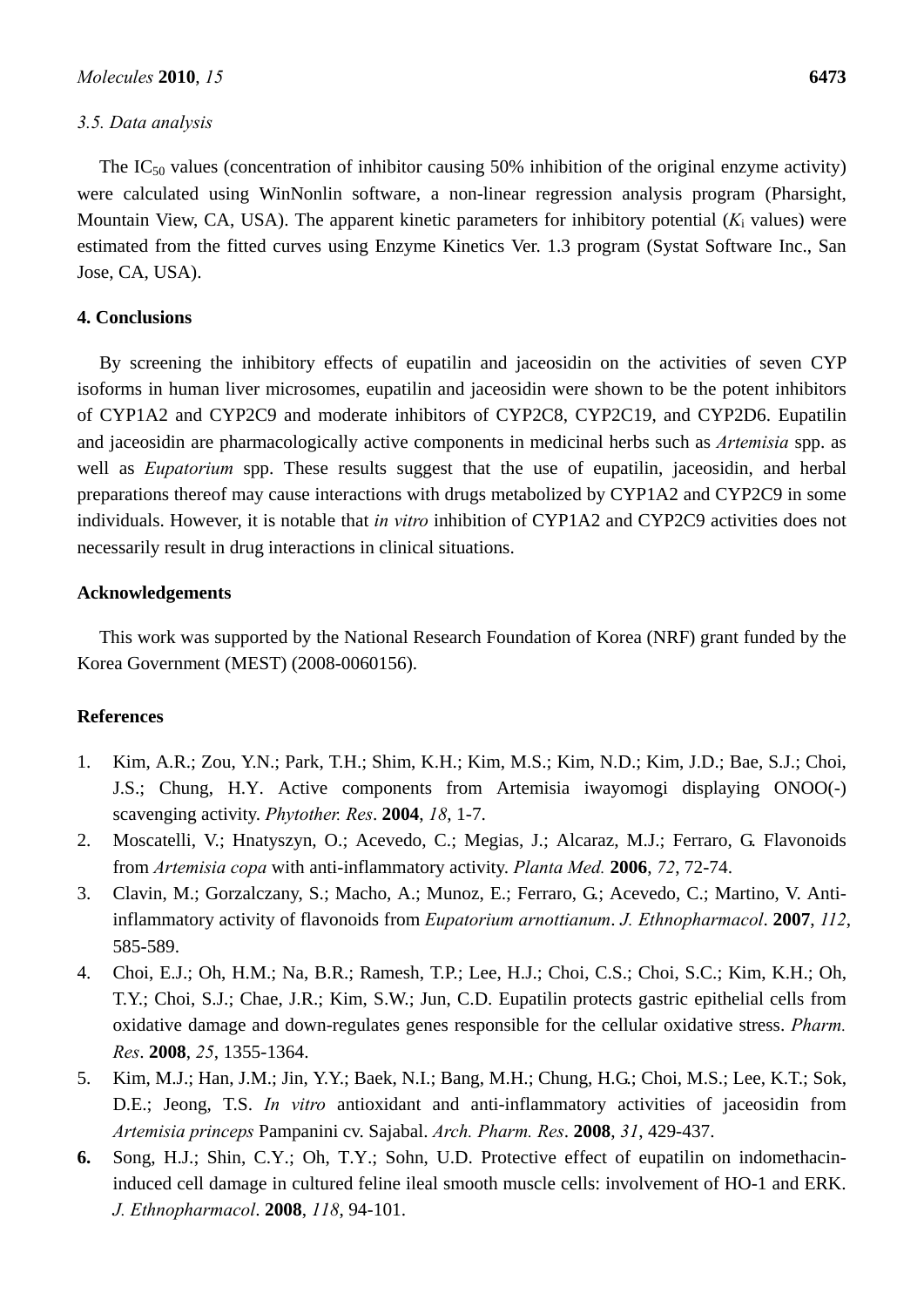- 7. Kim, J.M.; Lee, D.H.; Kim, J.S.; Lee, J.Y.; Park, H.G.; Kim, Y.J.; Oh, Y.-K.; Jung, H.C.; Kim, S.I. 5,7-dihydroxy-3,4,6-trimethoxyflavone inhibits the inflammatory effects induced by Bactertlides fragilis enterotoxin via dissociating the complex of heat shock protein 90 and  $I_{\kappa}B_{\alpha}$ and IκB kinase-γ in intestinal epithelial cell culture. *Clin. Exp. Immunol*. **2008**, *155*, 541-551.
- 8. Min, S.W.; Kim, N.J.; Baek, N.I.; Kim, D.H. Inhibitory effect of eupatilin and jaceosidin isolated from *Artemisia princeps* on carrageenan-induced inflammation in mice. *J. Ethnopharmacol*. **2009**, *125*, 497-500.
- 9. Song, H.J.; Shin, C.Y.; Oh, T.Y.; Min, Y.S.; Park, E.S.; Sohn, U.D. Eupatilin with heme oxygenase-1-inducing ability protects cultured feline esophageal epithelial cells from cell damage caused by indomethacin. *Biol. Pharm. Bull*. **2009**, *32*, 589-596.
- 10. Kim, J.Y.; Kwon, E.Y.; Lee, Y.S.; Kim, W.B.; Ro, J.Y. Eupatilin blocks mediator release via tyrosine kinase inhibition in activated guinea pig lung mast cells. *J. Toxicol. Environ. Health Part A* **2005**, *68*, 2063-2080.
- 11. Lee, S.H.; Bae, E.A.; Park, E.K.; Shin, Y.W.; Baek, N.I.; Han, E.J.; Chung, H.G.; Kim, D.H. Inhibitory effect of eupatilin and jaceosidin isolated from *Artemisia princeps* in IgE-induced hypersensitivity. *Int. Immunopharmacol.* **2007**, *7*, 1678-1684.
- 12. Nakasugi, T.; Nakashima, M.; Komai, K. Antimutagens in gaiyou (*Artemisia argyi* levl. et vant.). *J. Agric. Food Chem.* **2000**, *48*, 3256-3266.
- 13. Seo, H.J.; Surh, Y.J. Eupatilin, a pharmacologically active flavone derived from *Artemisia* plants, induces apoptosis in human promyelocytic leukemia cells. *Mutat. Res.* **2001**, *496*, 191-198.
- 14. Nagao, T.; Abe, F.; Kinjo, J.; Okabe, H. Antiproliferative constituents in plants 10. Flavones from the leaves of *Lantana montevidensis* BRIQ. and consideration of structure-activity relationship. *Biol. Pharm. Bull*. **2002**, *25*, 875-879.
- 15. Lee, H.G.; Yu, K.A.; Oh, W.K.; Baeg, T W.; Oh, H.C.; Ahn, J.S.; Jang, W.C.; Kim, J.W.; Lim, J.S.; Choe, Y.K.; Yoon, D.Y. Inhibitory effect of jaceosidin isolated from *Artemisia argyi* on the function of E6 and E7 oncoproteins of HPV 16. *J. Ethnopharmacol*. **2005**, *98*, 339-343.
- *16.* Kim, M.J.; Kim, D.H.; Na, H.K.; Oh, T.Y.; Shin, C.Y.; Surh, Y.J. Eupatilin, a pharmacologically active flavone derived from *Artemisia* plants, induces apoptosis in human gastric cancer (AGS) cells. *J. Environ. Pathol. Toxicol. Oncol*. **2005**, *24*, 261-269.
- 17. Park, S.C.; Yoon, J.H.; Kim, W.; Gwak, G.-Y.; Kim, K.M.; Lee, S.H.; Lee, S.-M.; Lee, H.-S. Eupatilin attenuates bile acid-induced hepatocyte apoptosis. *J. Gastroenterol*. **2006**, *41*, 772-778.
- 18. Kim, M.J.; Kim, D.H.; Lee, K.W.; Yoon, D.Y.; Surh, Y.J. Jaceosidin induces apoptosis in rastransformed human breast epithelial cells through generation of reactive oxygen species. *Ann. N. Y. Acad. Sci*. **2007**, *1095*, 483-495.
- 19. Jeong, M.A.; Lee, K.W.; Yoon, D.Y.; Surh, Y.J. Jaceosidin, a pharmacologically active flavone derived from *Artemisia argyi*, inhibits phorbolester-induced upregulation of COX-2 and MMP-9 by blocking phosphorylation of ERK-1 and -2 in cultured human mammary epithelial cells. *Ann. N. Y. Acad. Sci*. **2007**, *1095*, 458-466.
- 20. Lee, S.; Lee, M.; Kim, S.H. Eupatilin inhibits  $H_2O_2$ -induced apoptotic cell death through inhibition of mitogen-activated protein kinases and nuclear factor-κB. *Food Chem. Toxicol.* **2008**, *46*, 2865-2870.